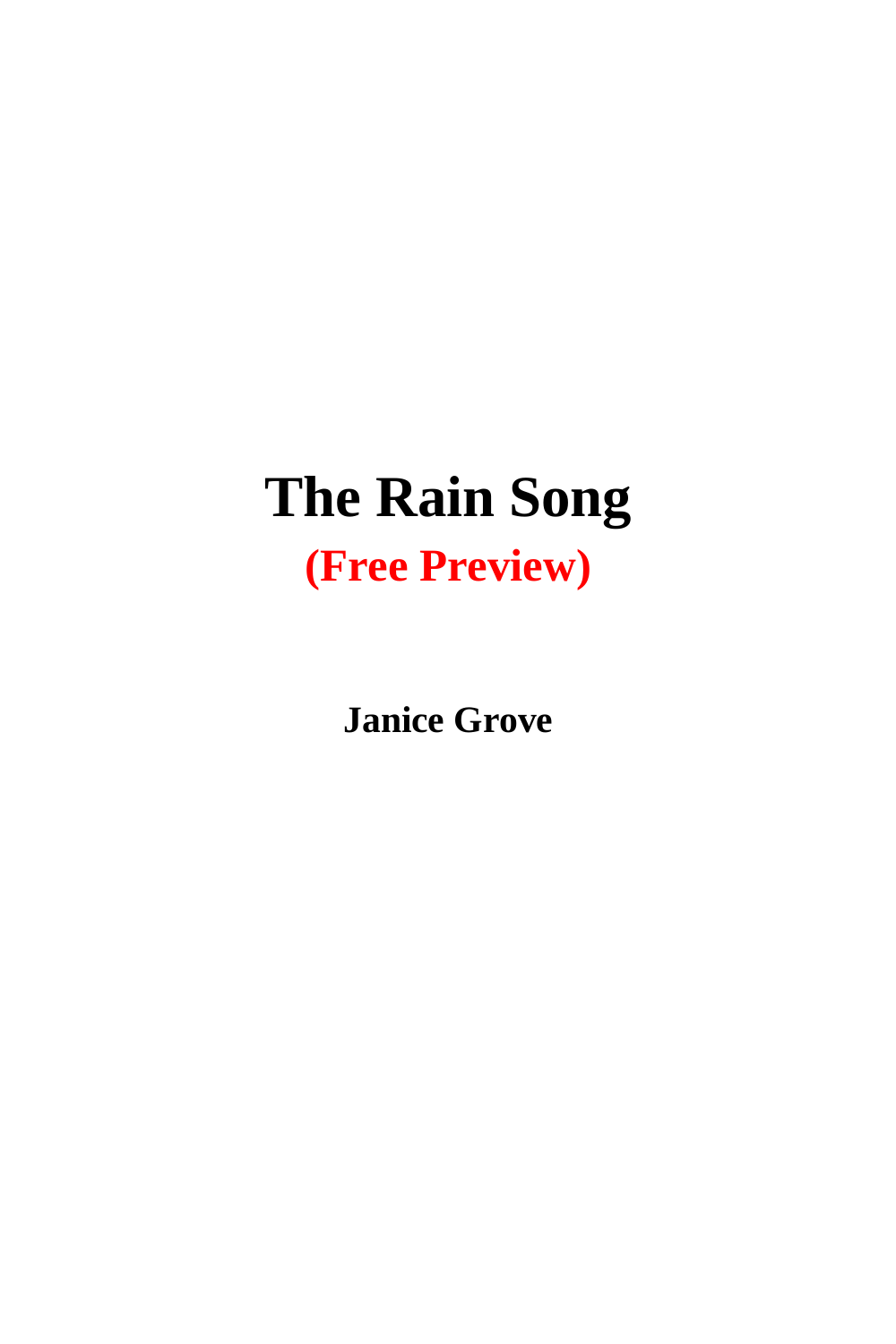This is a work of fiction. All names, characters, places, and events are the work of the author's imagination. Any resemblance to real person, places, or events is coincidental.

The Rain Song

Copyright © 2010 Janice Grove

1<sup>st</sup> Printing 2010 2<sup>nd</sup> Printing 2014

Publisher: Imzadi Publishing LLC www.ImzadiPublishing.com

All rights reserved. No part of this book may be reproduced or transmitted in any form or by any means, electronic or mechanical, including photocopying, recording, without permission in writing from the author.

Scanning, uploading, and distribution of this book via the Internet or by any other means without permission are illegal and punishable by law.

Cover Art: Anita Dugan-Moore

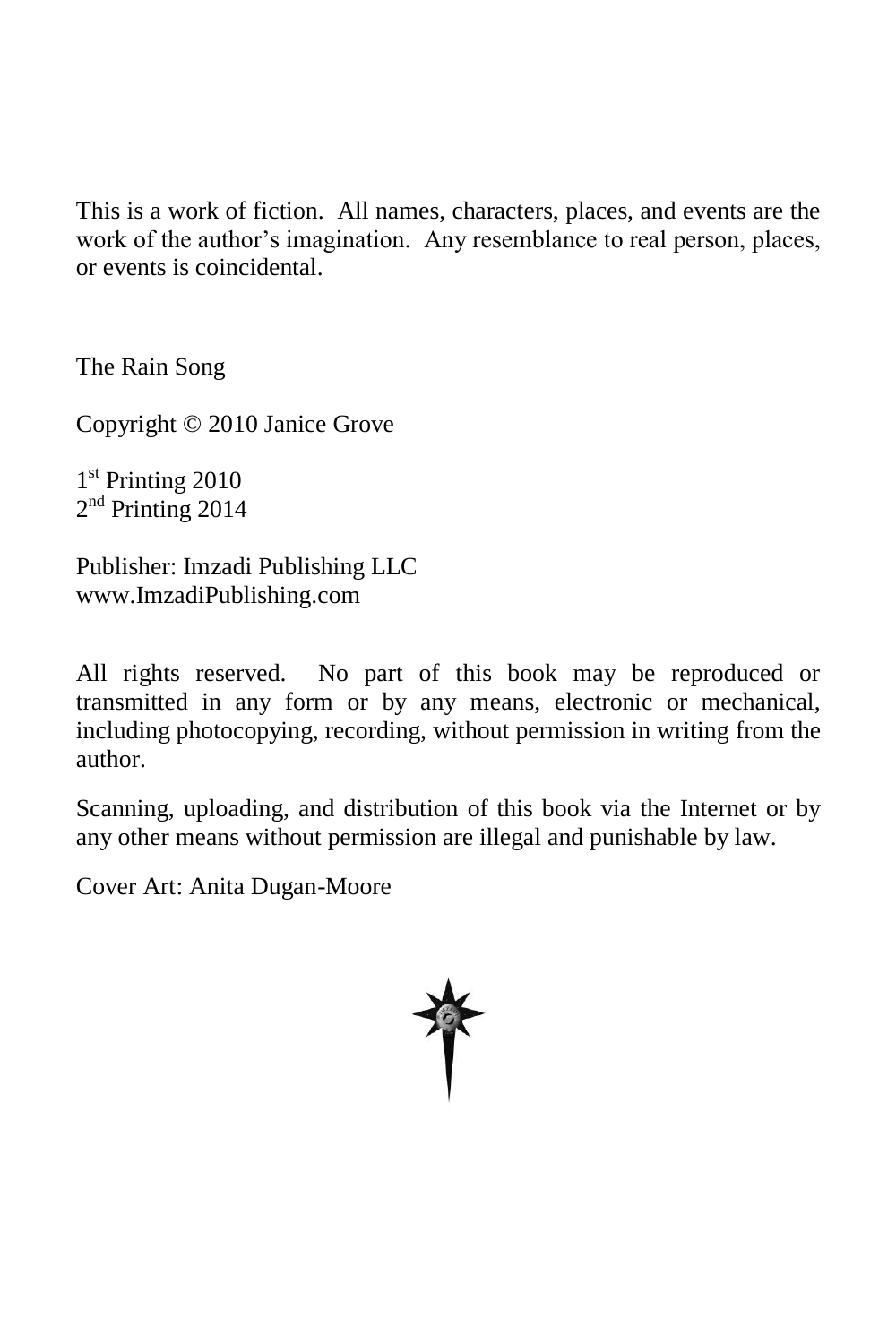## Chapter 1

Angela and Nick Remington had just sat down to the first cup of coffee of the morning when the phone in the kitchen began to ring insistently. As they glanced at each other, one thought was shared: "Any phone call at 5am is bad news."

"Hello." Nick answered, not exactly sure what to expect, considering the trouble their son David had been in recently. Admittedly, he usually was guilty of reacting to a given situation, not starting it, but it always amazed the older Remingtons how many people could overlook that fact whenever their boy was involved.

*"Nick, this is Officer Peterson. I'm sorry to call you so early, but we have a situation down here and I'm hoping that David can shed some light on it."*

Nick turned toward Angela and rolled his eyes up to the ceiling indicating that it *did* have to do with one of the kids but didn't expound further, knowing that he probably didn't need to.

"David?" she mouthed, recognizing the expression in her husband's dark eyes.

A short nod and a puzzled frown was his only response as he concentrated on the call.

"Uh… Officer Peterson, I'm a little confused. What is it that you think David can help with?"

*"Sir, I know that this is unorthodox, but if you could bring him down here for a moment, we can get this squared away before it goes any further."*

Nick was just about to argue with the man when he stopped himself and asked with a low groan. "It's the McMillan boys isn't it?"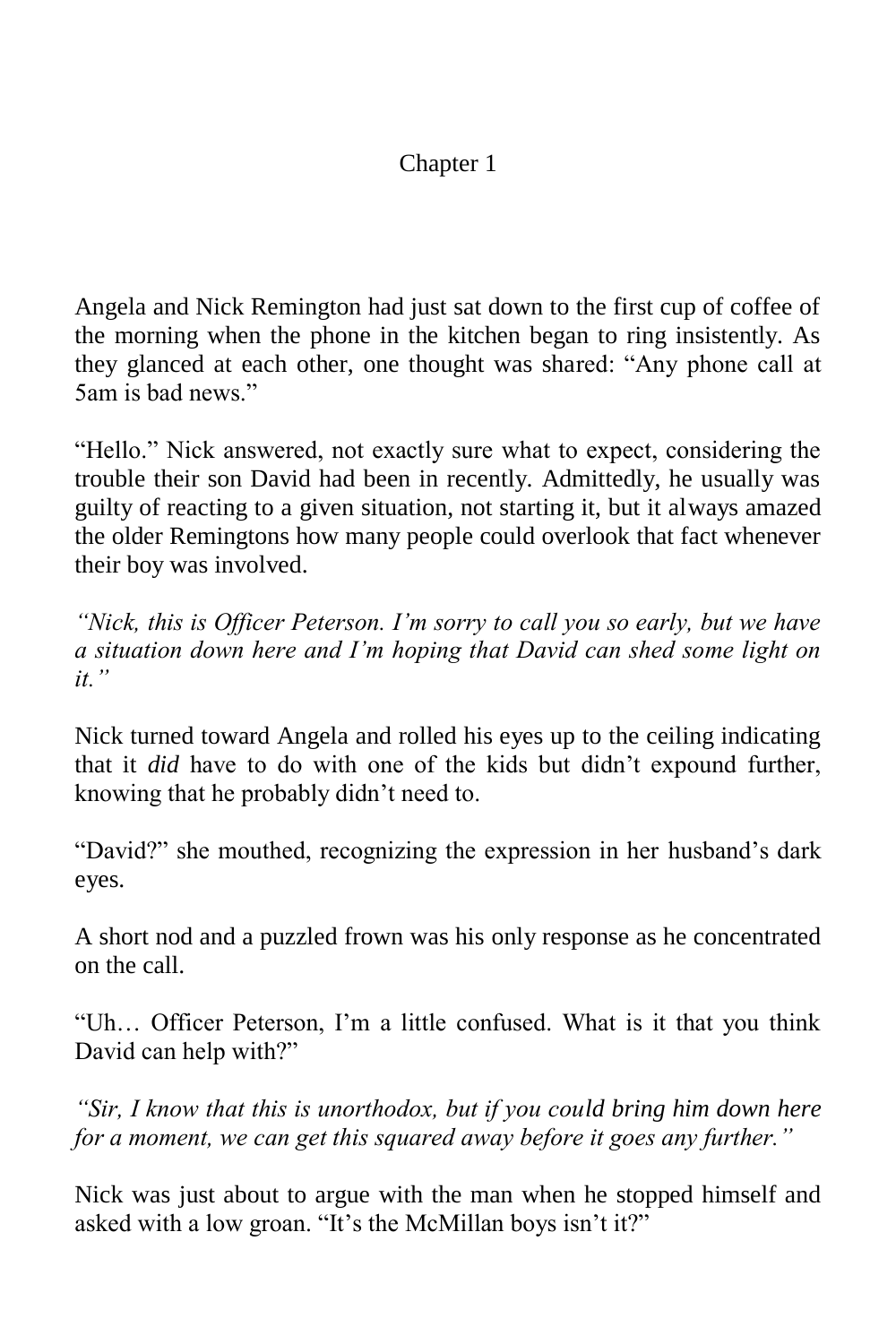

Five thirty a.m. saw the eldest Remington and son in the family's classic 1971 Chevelle SS, driving down the road. David, who had never been a morning person on a good day, was definitely feeling extremely irritable today of all days. Although his mom had awakened him as gently as possible, there had been an urgency that he picked up right away. So urgent that he was already dressed and halfway down the stairs before his thirteen-year-old mind could remember the date. Jeez, he hated June 8th. Not that he could recall why exactly. There was only a fleeting memory of being found by the side of the road next to a burning car, the rest of his life a total blank. That had happened seven years ago and David still couldn't remember anything else from before being found. He just knew that he had hated that day every year since.

David snuck a glance at his dad and wondered what he was thinking. "Dad, I didn't do anything to the McMillans. You believe me, don't you?"

Nick couldn't help the shock he knew showed on his face. His son could be many things… stubborn, cocky, self-absorbed, but never insecure. Then it hit him. "Damn, why did this have to happen today?" Nick muttered softly. His intent was to give his boy a quick flippant answer to show him that he wasn't mad — until he actually got a good look at him. The normally lightly tanned face was now so pale that even by the illumination of the dash his freckles stood out starkly and his green eyes seemed to glow brightly. Combined with the way his short cropped hair stuck out at all angles, it made David appear more like that lost little boy from so many years ago.

It had always amazed Nick how David had never once seemed to shy away from him and had always accepted him for who he was, even though most people hardly gave him and Angela a second glance before passing some sort of judgment. She was the typical girl next door raised in a white middle class Methodist family. He was the African American Vietnam vet drifter with no noticeable family ties. Some wondered how they stayed together for so long, considering their vastly different upbringings. But it was those differences that bonded them together and brought them to a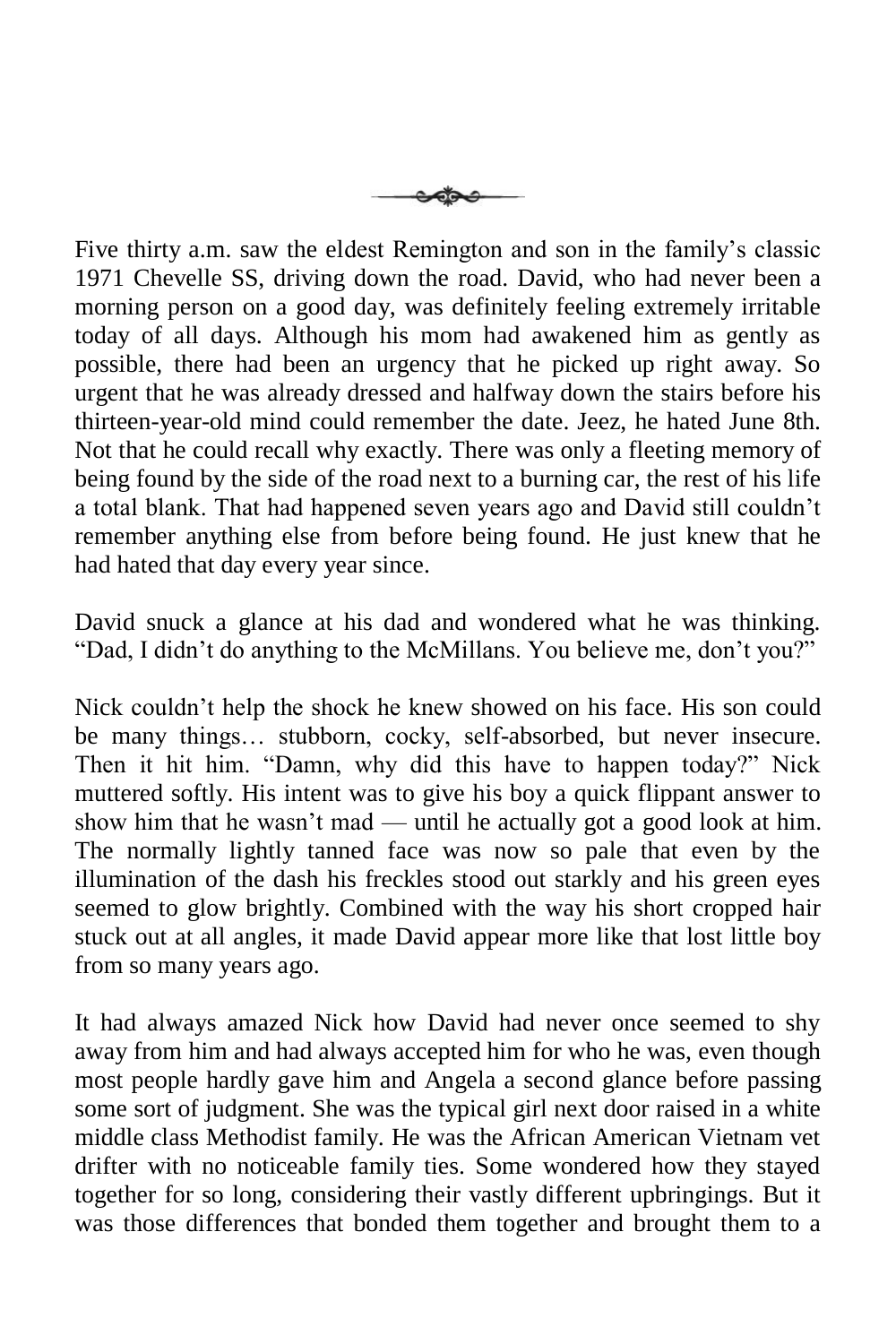common goal; they would be happy and save as many kids as possible along the way.

Cupping his son's cheek in his hand to give some small comfort, he smiled before turning back to the road and said gently, "Son, your mom and I both know you haven't broken your promise to us. Don't worry, we'll get this straightened out and still be back in time to sit down with everyone for breakfast."



Officer Peterson met them at the door and winked at David before he turned his attention to Nick, speaking loud enough for the whole room to hear. "Mr. Remington, as I told you on the phone we have a bit of a problem and it involves David here. Now if you will follow me."

As he led the two Remingtons farther into the precinct, David couldn't help but look around at some of the other officers; they seemed almost amused, which really puzzled both him and his dad.

"Now, before we continue," the officer began. "I would like you to know that official statements have already been made and signed, and in the sense of justice and the severity of the situation we need to hear your version of events that occurred yesterday between the hours of eight and nine p.m."

At this point, a door burst open from the other side of the bullpen revealing a red-faced, burly man dragging two teenage boys out of the room behind him all the while ranting, "Well, arrest that delinquent, he's standing there in front of you. I want him to pay for what he did to my boys! Remington, you can't protect him this time — he broke the agreement, so he's going to a group home!" the man, Gerald McMillan, screamed; obviously not caring who heard him. It was only then that David caught full view of the other boys and noticed that they both appeared as if they had gone a couple of rounds with a prize fighter.

As the tension mounted, Nick Remington stood there, stunned, before he did the unexpected — he laughed.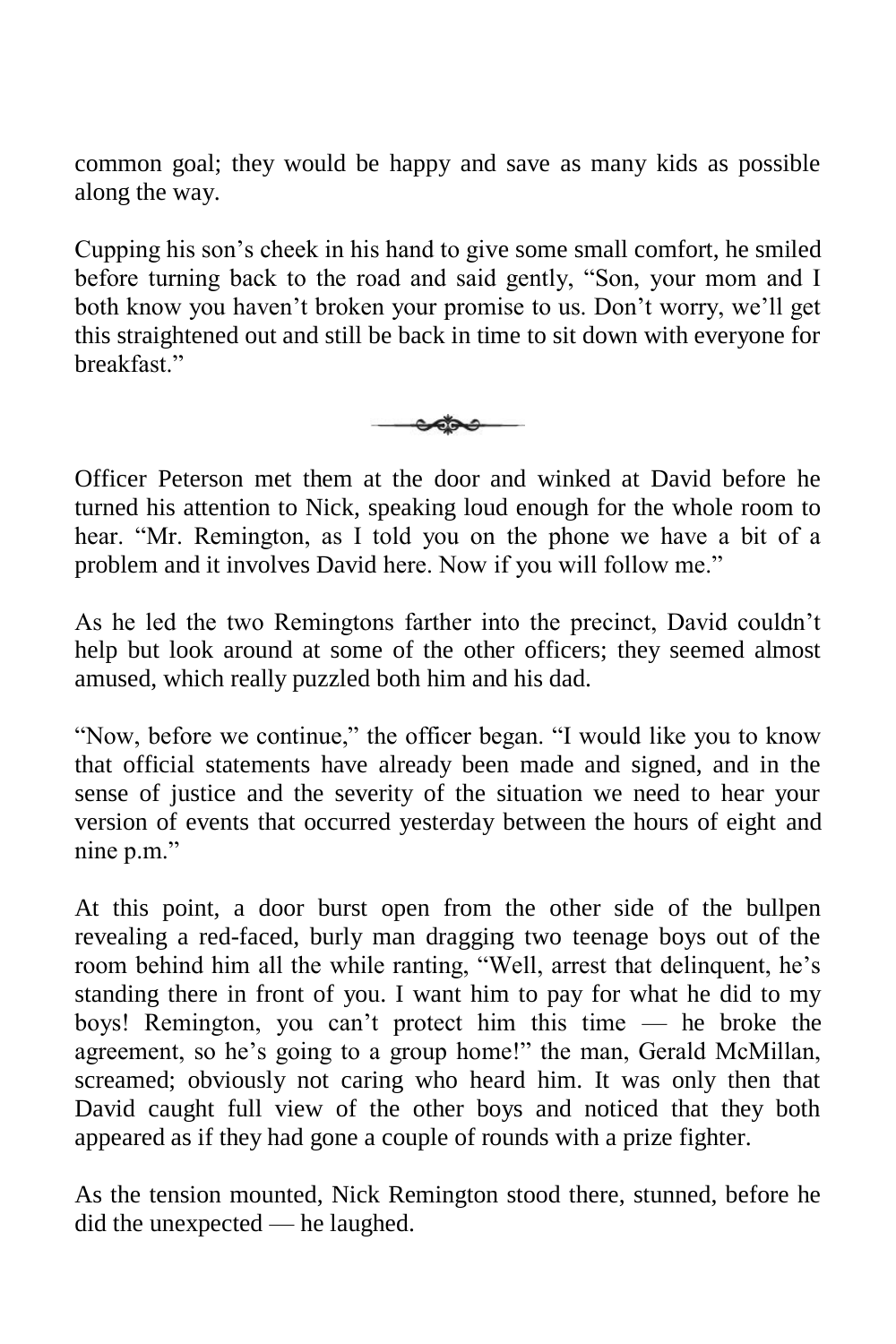"Let me get this straight. You dragged your boys down here in the middle of the night to give a sworn statement about who did that to them, and of course David's name pops right out of their mouths, and before you can get all of your facts together, you threaten my son with arrest." He couldn't help but find the absurdity of the situation amusing. Knowing that David was still confused, Nick turned to Officer Peterson and asked, "What are the ramifications of a minor filing a false report?"

"I can answer that, Mr. Remington. In Labette County, the minor or minors in question could actually be removed from parental control and sent for a time to a group home for troubled teens," answered a man standing casually to the left side of the room. When everyone stopped and focused their attention towards him, he smiled sheepishly. "Sorry about the sweat suit, but I was about to start my morning jog when I was called in to witness the proceedings of the witnesses statements."

Alex Duram had been the assistant District Attorney for Labette County, Kansas for nearly ten years, so it was no real surprise when he was the first one to be informed of the upcoming confrontation. Not that he was complaining; he couldn't wait to see McMillan's face when his sons were brought down a peg or two. Bringing himself back to the task at hand, Alex focused on David and asked him pointedly, "David, where were you last night between the hours of eight and nine?"

Almost everyone in the room knew the answer, so it was no real surprise when only three gasps of shock were heard when the answer unfolded.

"I was at the cemetery visiting my brother Derrick's grave. I go there every night after dinner and when my chores are done. Mr. Lackey, the caretaker, can vouch for me. Last night when we met up, he asked me who I thought was going to be in the World Series this year. He's a Cardinals fan, you know." David smirked at the shocked teens across the room and couldn't help but feel his normal cocky self return.

"Hmm…I see. So you say you have a witness to your whereabouts. Have you had any contact at all with the McMillan brothers since Judge Tyler